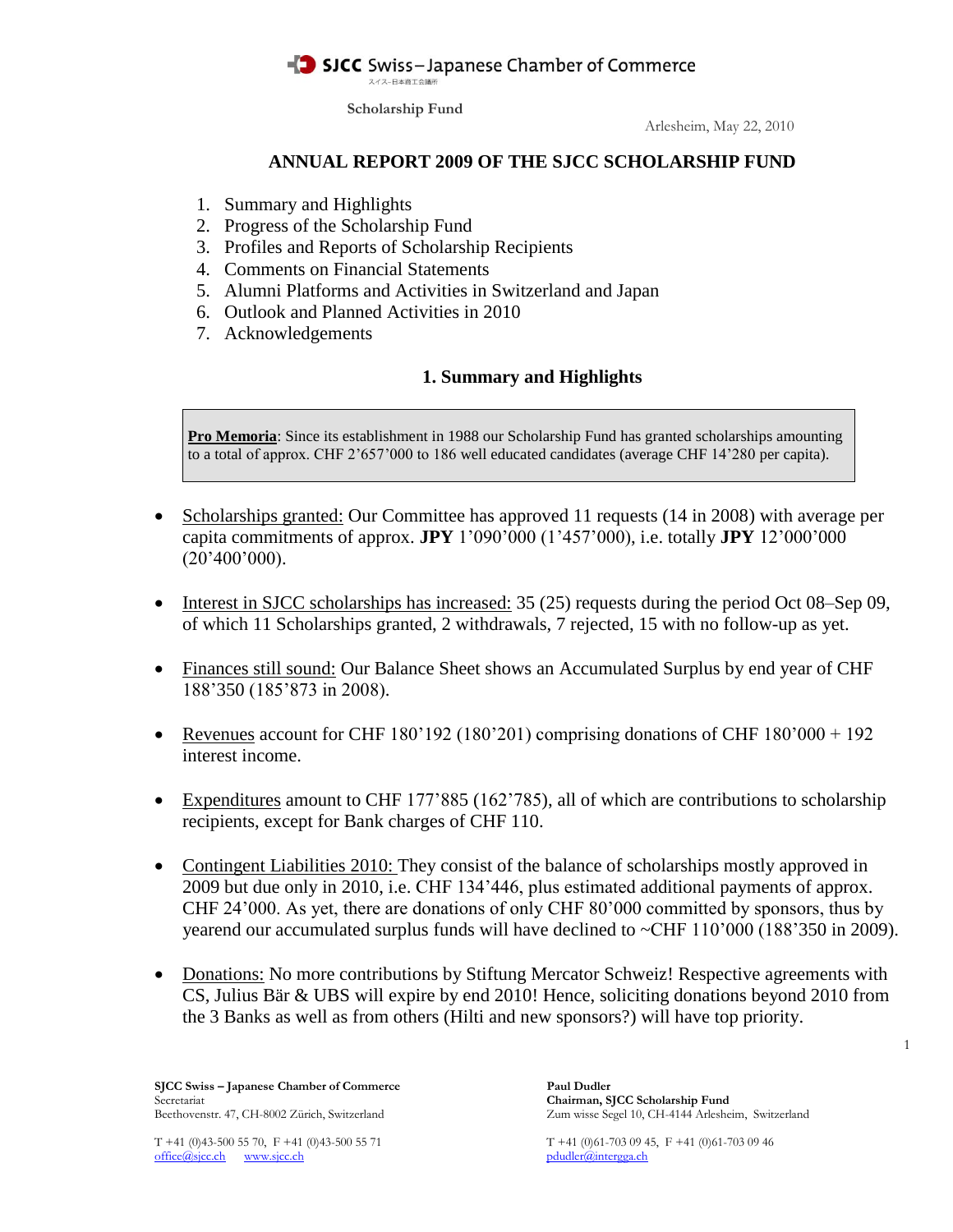**Scholarship Fund**

Arlesheim, May 22, 2010

## **2. Activities of our Scholarship Fund**

**Pro Memoria**: Our educational program in Japan focuses on encouraging and supporting young, well educated residents of Switzerland in their efforts to acquire a thorough knowledge of Japan, its language and culture as well as its social, political and business practices. Our concept is largely, but not exclusively, oriented towards the needs of business. It requires from the scholarship recipients a Japan training commitment for at least one year comprising intensive study of Japanese and practical work experience as interns with local companies, both Japanese or international.

In the course of 2009 the Scholarship Committee of the SJCC Board has approved the formal applications of 13 new scholarship candidates, 2 of whom have later withdrawn for personal reasons without being paid. The remaining 11 recipients (14 in 2008) have been awarded scholarships averaging JYE 1'090'000 (1'457'000) each. Our principal reasons for substantially reducing average per capita grants as well as the number of candidates are twofold: 1) the drastic impact on our future finances of the withdrawal of our main sponsor, Stiftung Mercator Schweiz, and 2) the significant appreciation of the Yen against the CHF by approx. 12% y/y.

The qualifications of all candidates have been carefully screened and they have been personally interviewed before being selected or rejected (7). In addition to receiving a scholarship commensurate with their own financial capabilities, they also benefit from continued non-financial guidance and support, e.g. on finding accommodation, selecting a school and searching for an appropriate internship (difficult, as the concept of internships for practical education is alien to the Japanese curriculum, not to mention the current economic crisis).

A typical individual budget for the "Japan Year" amounts to JPY 2'800'000 – 3'000'000 (approx. CHF  $33'600 - 36'000$  at JPY 100:1.20). Apart from the SJCC scholarships averaging approx. 36-39% of budget per capita in 2009, up to 30% are usually covered by the compensation (if any) from the internship and the remainder comes from the candidate's own resources, respectively belt tightening. In accordance with our Internal Regulations the ceiling for a scholarship is set at **CHF** 20'000 per recipient (~55% of budget).

A Memorandum providing for the exchange of so called "Young Professionals" attached to the "Bilateral Agreement on Free Trade and Economic Partnership", which was signed in autumn 2009 between Switzerland and Japan, should facilitate visa formalities. As stipulated our scholarship recipients would have to apply to the Japanese Embassy in Bern for a visa with evidence that a company in Japan would employ them. Yet, the majority of them can only secure an internship after arrival in Japan, i.e. during the first 6 months of their stay in Japan while studying Japanese. Furthermore, access to these visa simplifications does not cover applicants with an apprenticeship (15-25%). Our respective proposals to Seco to negotiate modifications of such restrictions that would virtually exclude most of our scholarship recipients – graduates from universities and

**SJCC Swiss – Japanese Chamber of Commerce Paul Dudler<br>Secretariat Chairman. S** Secretariat **Chairman, SJCC Scholarship Fund**<br>Beethovenstr. 47, CH-8002 Zürich, Switzerland **Cameran, SJCC Scholarship Fund** Zum wisse Segel 10, CH-4144 Arleshe

office@sjcc.ch www.sjcc.ch pdudler@intergga.ch

Zum wisse Segel 10, CH-4144 Arlesheim, Switzerland

T +41 (0)43-500 55 70, F +41 (0)43-500 55 71 T +41 (0)61-703 09 45, F +41 (0)61-703 09 46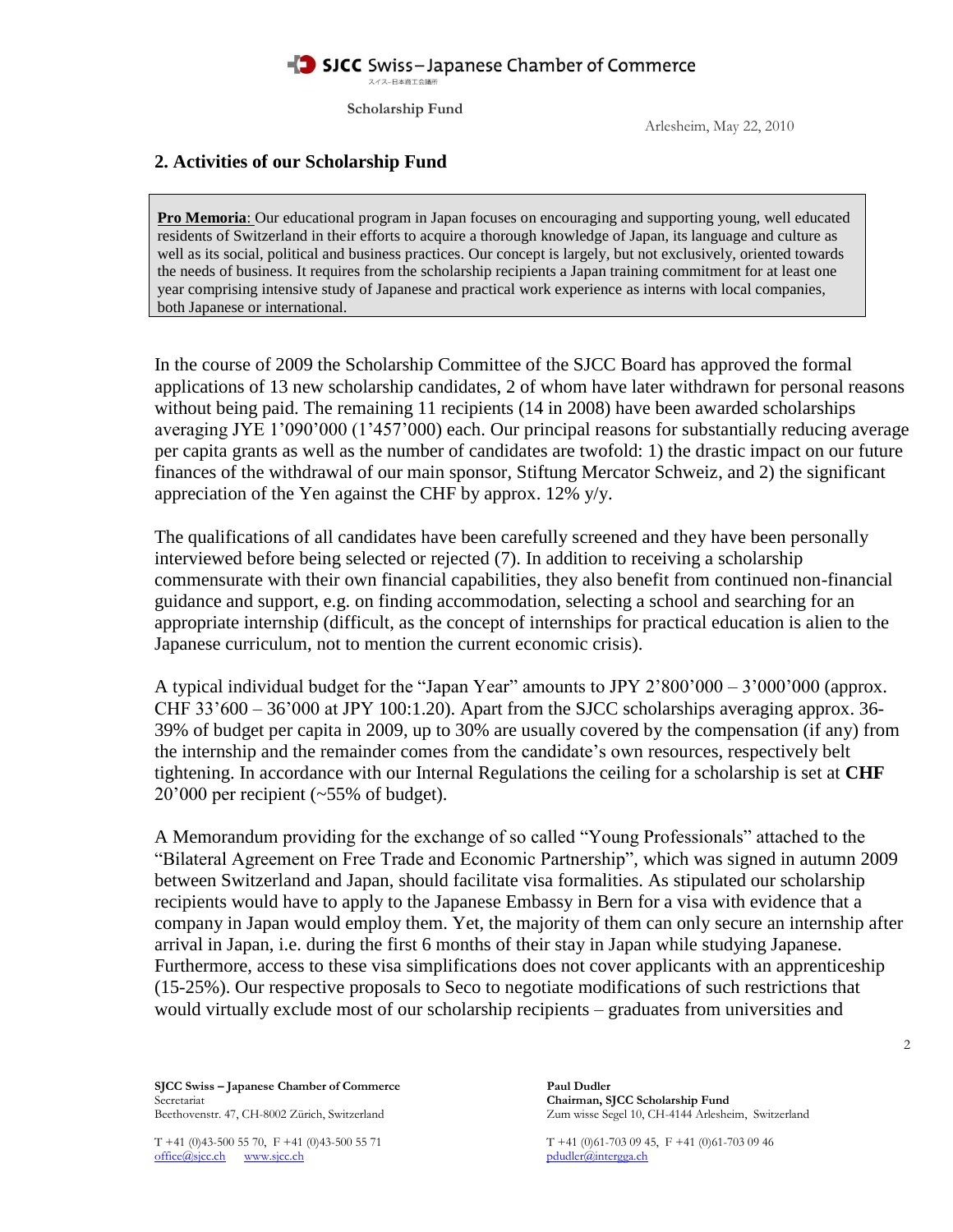スイスー日本商工会議所

**Scholarship Fund**

Arlesheim, May 22, 2010

apprenticeships alike – were rejected "in order not to delay signing of both the Main Agreement and Appendix".

Companies in Japan which have offered internships more recently include:

| <b>International Companies</b>                                                                                                                                                                       | Japanese Companies                                                                                                                                                                                                                                                                                                                                                                              |
|------------------------------------------------------------------------------------------------------------------------------------------------------------------------------------------------------|-------------------------------------------------------------------------------------------------------------------------------------------------------------------------------------------------------------------------------------------------------------------------------------------------------------------------------------------------------------------------------------------------|
| - A. Lange & Söhne<br>- BMW Technology Office<br>- Bosch<br>- DKSH<br>- Hilti<br>- Mercedes-Benz<br>- Kaba<br>- Novartis<br>- Reishauer<br>- Syngenta<br>- TüV Rheinland Group<br>- Zurich Insurance | - ABC Enterprises<br>- Bijutsu Daigaku, University of Art & Design<br>- Electronic Arts<br>- Jtekt (ex Koyo Seiko)<br>- Kyodo Public Relations Co., Ltd.<br>- Maekawa<br>- Mitsubishi Electric<br>- Mitutovo<br>- Nissan<br>- Optoelectronics Laboratory, Kyoto University<br>- Riken Genomic Sciences Center<br>- STS Forum (Science & Technology in Society)<br>- Sunstar<br>- Tokyo Biolinks |

# **3. Profiles and Reports of Scholarship Recipients**

- Female or male graduate from university or qualified professional with apprenticeship
- Age less than 35 years, resident of Switzerland
- Has already acquired good basic knowledge of spoken and written Japanese
- Highly motivated and committed to a "Japan Year" consisting of intensive language training and internship in a Japanese or international company
- Well balanced and positive personality with clear goals
- Displays an entrepreneurial spirit and risk tolerance

As in the past, the profiles of our scholarship recipients in 2009 reflect a broad spectrum of educational backgrounds:

- University degrees (4 Bachelors, 4 Masters): in Economics & Business Administration (3), Japanology (2), Sociology (1), Physics (1) and Fashion Design (1);

- Apprenticeships (+ Berufsmatur): in Commerce & equivalent (3). The names, personal details and profiles of these scholarship recipients are, for privacy reasons, not being published on the internet

**SJCC Swiss – Japanese Chamber of Commerce Paul Dudler**<br>Secretariat Chairman, S Secretariat **Chairman, SJCC Scholarship Fund**<br>Beethovenstr. 47, CH-8002 Zürich, Switzerland **Chairman, SJCC Scholarship Fund**<br>Zum wisse Segel 10, CH-4144 Arleshe

Zum wisse Segel 10, CH-4144 Arlesheim, Switzerland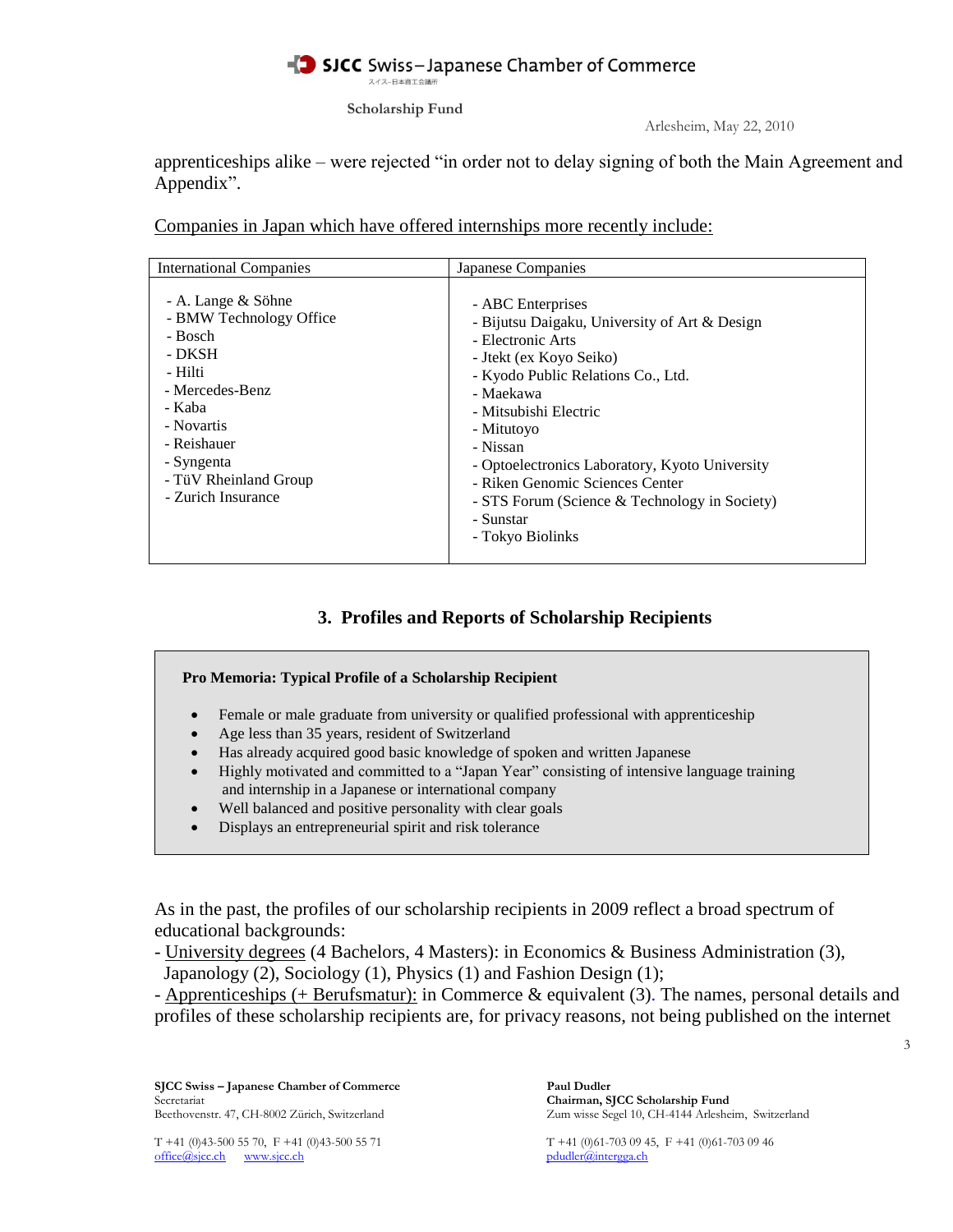スイスー日本商工会議所

**Scholarship Fund**

Arlesheim, May 22, 2010

and only submitted to Sponsors, the Swiss Embassy in Tokyo and the BOD of our Chamber (Attachment 1). They all meet our basic requirements as listed below:

The prime motivations of most applicants are a fascination with and respect of Japan's culture, social and work customs, technological prowess as well as learning Japanese, etc. In addition an ambition to prove their capability to succeed in an alien work environment, to overcome actual or perceived barriers as well as to gaining more global perspectives – all supporting their ultimate purpose of establishing stepping stones for building a professional career as specialists and/or managers in future.

Approx. 180 scholarship recipients have so far succeeded in acquiring a solid Japan competence provided by our Japan Training Program – an asset for these ambitious young people but, likewise, for companies that employ them.

All scholarship recipients have to write mid-term and final reports as these usually provide good sources of information and inspiration for new candidates. Selected reports are being published (with the consent of their authors) on our website: [www.sjcc.ch/htm/reports.htm.](http://www.sjcc.ch/htm/reports.htm) As usual, I should like to share with the readers a few quotes from the most recent reports which re-enforce the "raison d'être" of our Scholarship Fund:

Dominique Ursprung (on working as intern in the office of a Member of the Parliament): ". . . Another thing that made my six-month internship so interesting were the short moments in which the deputy taught me about certain aspects of Japanese culture or the functioning of politics in Japan. In return it was my job to be ready anytime to make brief oral summaries of international events or reactions in the world press on topical events in Japan . . ." (Final Report)

Marco Breitler (on gaining acceptance and respect as intern): ". . . Nach ein paar gemeisterten Knacknüssen schien es, als ob ich eine Art Eignungstest bestanden hätte. Auch wurde das Verhältnis zu meinen Kollegen immer offener, die typisch japanische Zurückhaltung nahm stetig ab. Ich kam an einen Punkt, an dem ich mir sagen konnte: "Ich glaube jetzt haben sie dich in ihren Kreis aufgenommen . . ." (Schlussbericht)

Caroline Mérier (on her initial experiences in Japan): ". . . Looking back on the last months, I realize how much I left behind in Switzerland. But I also realize how much a move like this one represents an invaluable opportunity to grow, and learn from other people, from their culture and knowledge, and from their ways of looking at our very same world. Be it about the Japanese language, communicational frames, professional patterns, education issues or simply about ways of sharing a common living environment; the last six months have already taught me an impressive amount of what makes Japan a fascinating – and often curious – environment. . ." (Mid-term Report)

### **4. Comments on Financial Statements**

Copies of the Financial Statements certified by Deloitte AG obtainable upon request.

**SJCC Swiss – Japanese Chamber of Commerce Paul Dudler<br>Secretariat Chairman. S** Secretariat **Chairman, SJCC Scholarship Fund**<br>Beethovenstr. 47, CH-8002 Zürich, Switzerland **Cameran, SJCC Scholarship Fund** Zum wisse Segel 10, CH-4144 Arleshe

office@sjcc.ch www.sjcc.ch pdudler@intergga.ch

Zum wisse Segel 10, CH-4144 Arlesheim, Switzerland

T +41 (0)43-500 55 70, F +41 (0)43-500 55 71 T +41 (0)61-703 09 45, F +41 (0)61-703 09 46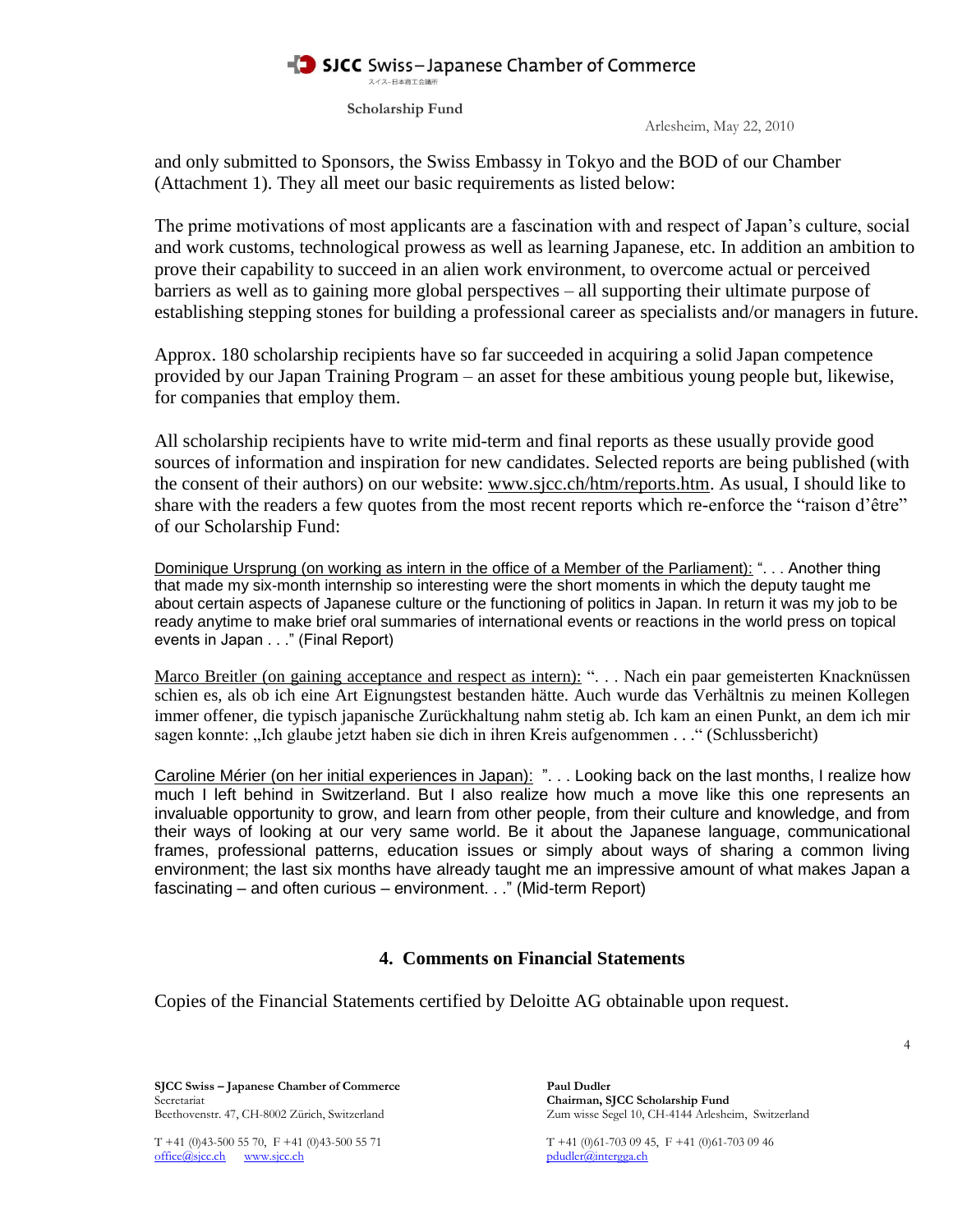スイスー日本商工会議所

**Scholarship Fund**

Arlesheim, May 22, 2010

#### 4.1. Balance Sheet 2009

 Our Finances remain sound with an accumulated Surplus of CHF 188'350 (185'873 in 2008).

### 4.2. Statement of Revenue & Expenditure 2009

- Revenues have totaled CHF 180'192 (180'201), i.e. donations of 60'000 (120'000) from Stiftung Mercator Schweiz, 20'000 each from CSG, Bank Julius Bär, UBS and SJCC as well as 40'000 (new) from Martin Hilti Foundation (+CHF 192 interest income).
- Total Expenditure of CHF 177'885 (162'785), CHF 177'775 of which scholarship payments +110 Bank charges. Note: Payments mostly relate to scholarship recipients approved in 2008! As always such payments were made in JYE at the average rate of 1.23 vs. the CHF – a significant appreciation against 2008 ( $\varnothing$  1.087)!

### 4.3. Contingent Liabilities 2010

 They consist of the balance of scholarships mostly approved in 2009 but due only in 2010, i.e. CHF 134'446, plus expected as yet undefined payments of approx. CHF 24'000. So far, there are donations of only CHF 80'000 committed by sponsors, thus by yearend our accumulated surplus funds will have declined to approx. CHF 110'000 (188'350 in 2009).

### **5. Alumni Platform and Activities in Switzerland and Japan**

| Pro Memoria: The Alumni Association – Building Social and Business Networks                                                                                                                                                                                                                                                                                                                                                                     |                                                                      |  |
|-------------------------------------------------------------------------------------------------------------------------------------------------------------------------------------------------------------------------------------------------------------------------------------------------------------------------------------------------------------------------------------------------------------------------------------------------|----------------------------------------------------------------------|--|
| In Japan: Assisting newly arrived SJCC scholarship recipients in Japan<br>$\bullet$<br>In Switzerland: Platform of former scholarship recipients for sharing experiences and further<br>$\bullet$<br>developing knowledge about Japan<br>Contributing to SJCC activities and benefiting from its network<br>$\bullet$<br>Promoting friendship and kinship among members through educational and social events in both<br>$\bullet$<br>countries |                                                                      |  |
| Contact in Switzerland:                                                                                                                                                                                                                                                                                                                                                                                                                         | Gregory Glanzmann, President (glanzmann@tras.co.jp)                  |  |
| Contact in Japan:                                                                                                                                                                                                                                                                                                                                                                                                                               | Dr. Felix Moesner, Member of the Board (felix moesner @eda.admin.ch) |  |
| Website:                                                                                                                                                                                                                                                                                                                                                                                                                                        | www.sicc.ch/HTM/Alumni.htm                                           |  |

**SJCC Swiss – Japanese Chamber of Commerce Paul Dudler**<br>Secretariat Chairman, S

Chairman, SJCC Scholarship Fund Beethovenstr. 47, CH-8002 Zürich, Switzerland Zum wisse Segel 10, CH-4144 Arlesheim, Switzerland

T +41 (0)43-500 55 70, F +41 (0)43-500 55 71 T +41 (0)61-703 09 45, F +41 (0)61-703 09 46 office@sjcc.ch www.sjcc.ch pdudler@intergga.ch pdudler@intergga.ch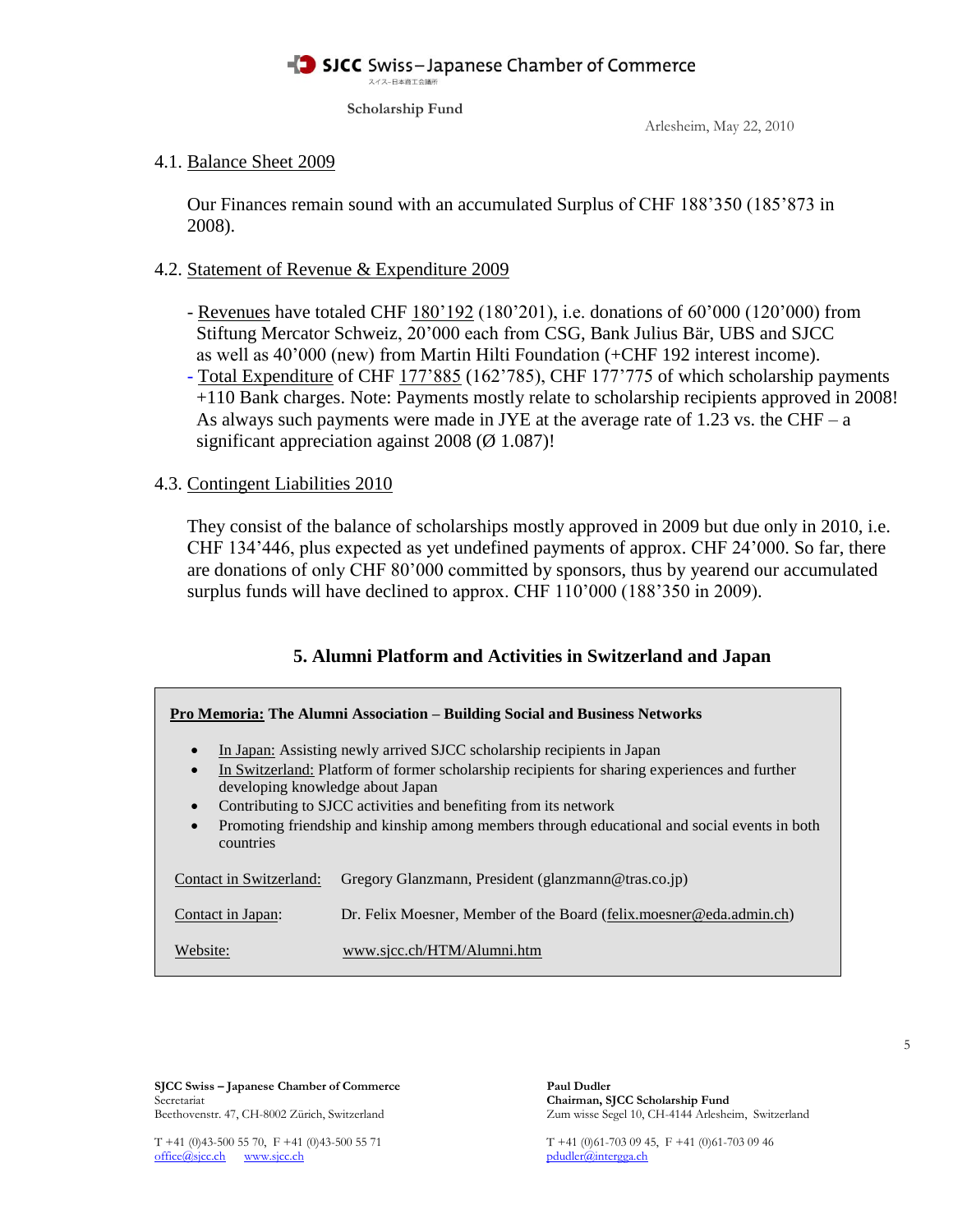#### SICC Swiss-Japanese Chamber of Commerce スイスー日本商工会議所

**Scholarship Fund**

Arlesheim, May 22, 2010

In Mai 2009 Gregory Glanzmann (Scholarship Recipient 2007) has been elected President replacing Alex Renggli who has been appointed as Cultural and Communication Attaché at the Swiss Embassy in Tokyo. Concurrently, Gregory will be serving on the SJCC Board.

The Alumni Association in Switzerland presently has 49 active members. Its Board is now planning to intensify activities such as e.g. a workshop tentatively called "Japan Day" with focus on sharing their Japanese business and cultural experiences with university students et al. as well as Swiss companies interested in Japan. Another interesting project includes "Getting started in Japan" addressing the needs of future scholarship recipients in preparing them for their "Japan Training Year". I also welcome their efforts to solicit donations for the SJCC Scholarship Fund.

In Japan, activities have included joining events / presentations organized by the Swiss Chamber in Tokyo, social gatherings (e.g. Hanami, Bonenkai etc.) as well as excursions and attendance at Swiss fairs. Helping newcomers when they are facing uncertainty, e.g. in their search for internships, and advising them on best ways to overcome hurdles (e.g. Visa problems).

### **6. Outlook and Planned Activities 2010**

For contingent liabilities please refer to para. 4. I reiterate that our financial commitments will be covered during that 2010, but we must give serious consideration to the years beyond, i.e.: no more donations by Mercator Schweiz. Furthermore, the respective agreements with the 3 banks will expire by end 2010. Since we must assume that interest in scholarships for our 1-year training program in Japan will at least continue at current levels, soliciting donations beyond 2010 from the 3 Banks as well as from others (Hilti and new sponsors?) will have top priority. In this connection we appeal to Foundations and/or Companies to consider sponsorships enabling us to carry on with our Japan Training Program for young and talented future managers and professionals beyond 2010. In this context, I may reiterate that all donations will benefit scholarship recipients exclusively - no administrative expenses deducted.

With the recently concluded bilateral "Agreement on Free Trade and Economic Partnership" between Japan and Switzerland it is expected that the demand for expatriate professionals who can build bridges between our two cultures will increase - in particular, when more SMEs (smaller and medium-sized enterprises) are planning to expand into the Japanese market or increase their already existing activities.

Certainly opportunities for our scholarship recipients! Their language proficiency and work experience will facilitate access to Japan's business world. Their practical Japan experience and familiarity with Japanese work practices will serve their future employers. Likewise, their ability to ensure good communication between partners in both countries will remove many barriers and build

**SJCC Swiss – Japanese Chamber of Commerce Paul Dudler<br>Secretariat Chairman. S** Secretariat **Chairman, SJCC Scholarship Fund**<br>Beethovenstr. 47, CH-8002 Zürich, Switzerland **Chairman, SJCC Scholarship Fund**<br>Zum wisse Segel 10, CH-4144 Arleshe

office@sjcc.ch www.sjcc.ch pdudler@intergga.ch

Zum wisse Segel 10, CH-4144 Arlesheim, Switzerland

T +41 (0)43-500 55 70, F +41 (0)43-500 55 71 T +41 (0)61-703 09 45, F +41 (0)61-703 09 46

6